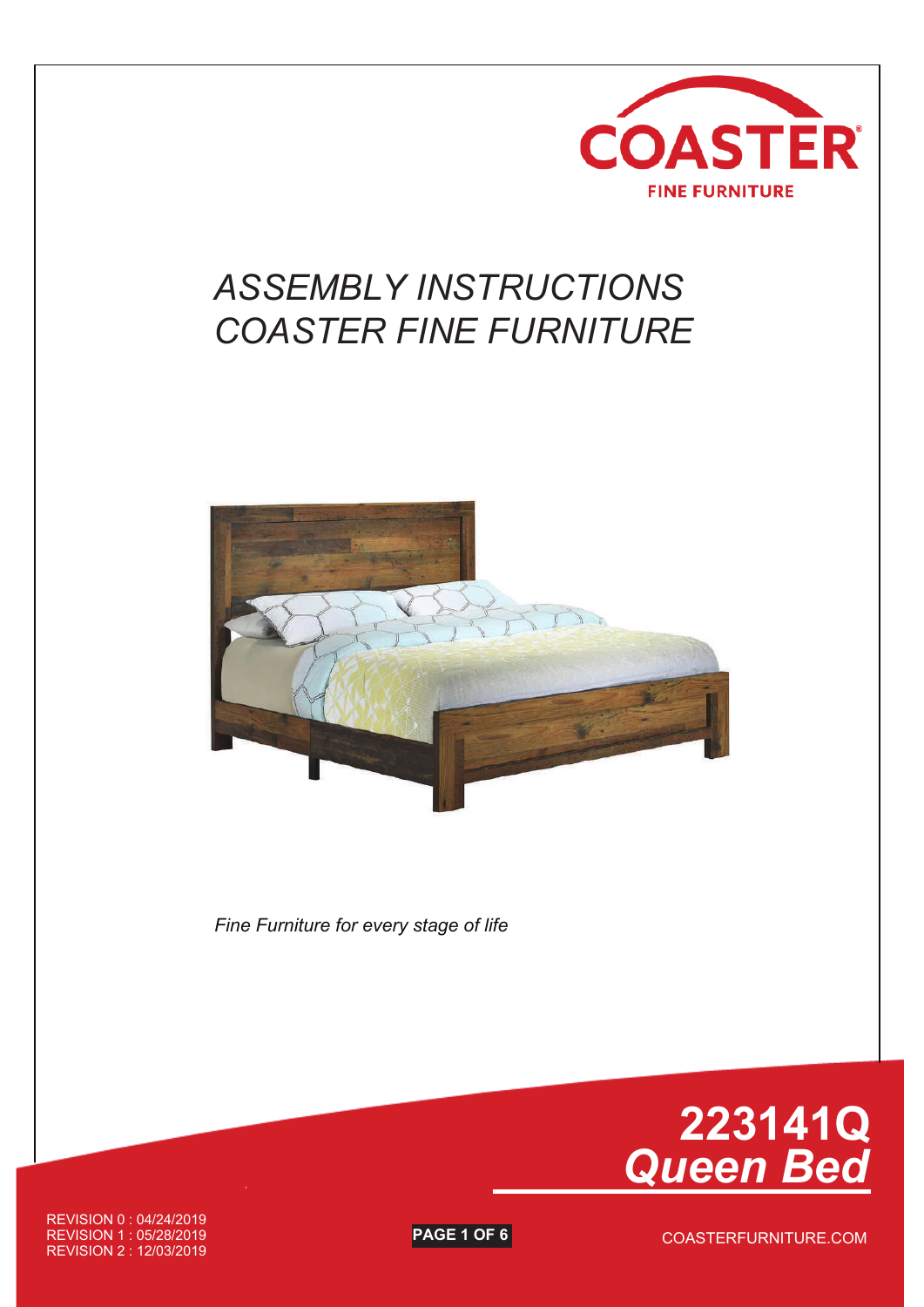### **ASSEMBLY INSTRUCTIONS**



#### **ASSEMBLY TIPS:**

- 1. Remove hardware from box and sort by size.
- 2. Please check to see that all hardware and parts are present prior to start of assembly.
- 3. Please follow attached instructions in the same sequence as numbered to assure fast & easy assembly.



#### **WARNING!**

1. Don't attempt to repair or modify parts that are broken or defective. Please contact the store immediately.

2. This product is for home use only and not intended for commercial establishments.

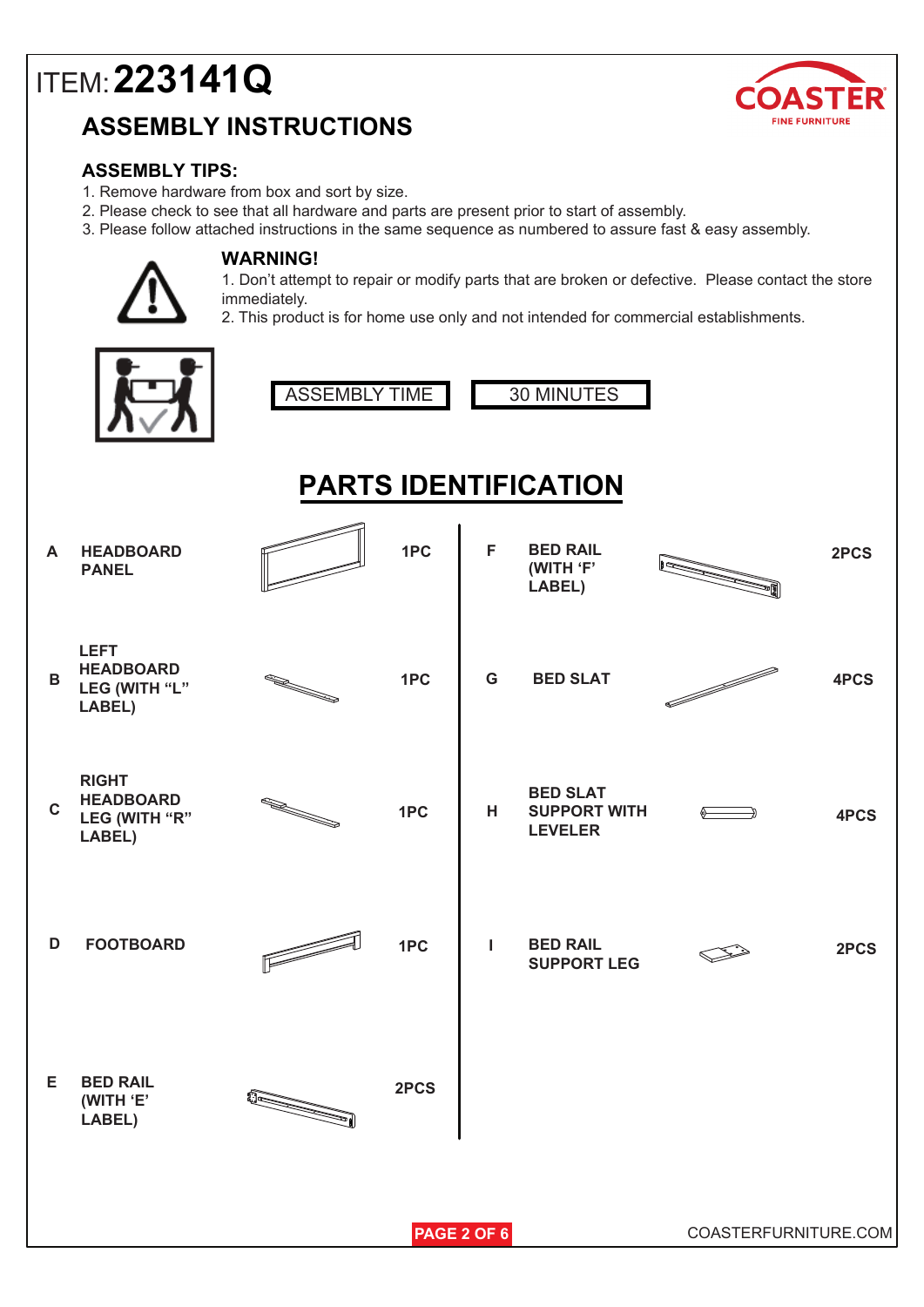### **ASSEMBLY INSTRUCTIONS**



#### **ASSEMBLY TIPS:**

- 1. Remove hardware from box and sort by size.
- 2. Please check to see that all hardware and parts are present prior to start of assembly.
- 3. Please follow attached instructions in the same sequence as numbered to assure fast & easy assembly.



#### **WARNING!**

1. Don't attempt to repair or modify parts that are broken or defective. Please contact the store immediately.

2. This product is for home use only and not intended for commercial establishments.

## **HARDWARE IDENTIFICATION**

| 1                       | <b>BOLT1</b><br>(M8 x 20MM - RBW)                           | $\binom{6}{2}$       | 8PCS | $\overline{7}$        | <b>SMALL ALLEN WRENCH</b><br>(M4 x 65MM - BLK)  |                  | 1PC   |
|-------------------------|-------------------------------------------------------------|----------------------|------|-----------------------|-------------------------------------------------|------------------|-------|
| $\overline{2}$          | <b>BOLT 2</b><br>$((M8 x 25MM - RBW)$                       | $\omega$ ) $\omega$  | 8PCS | 8                     | <b>BIG ALLEN WRENCH</b><br>(M5 x 65MM - BLK)    |                  | 1PC   |
| $\mathbf{3}$            | <b>BOLT3</b><br>(M8 x 35MM - RBW)                           | $\omega$ )) $\omega$ | 6PCS | 9                     | <b>LOCK WASHER</b><br>$(5/16"$ x 14 Ø - RBW)    | $\binom{r}{r}$   | 14PCS |
| $\overline{\mathbf{4}}$ | <b>BOLT4</b><br>(M6 x 35MM - RBW)                           | INNINO               | 4PCS | <b>10 FLAT WASHER</b> | (5/16" X 22 Ø - RBW)                            | '0               | 14PCS |
| 5                       | <b>LONG FLAT HEAD</b><br><b>SCREW</b><br>(M4 x 32MM - RBW)  | $\sum_{i=1}^{n}$     | 8PCS | 11                    | <b>METAL BRACKET</b><br>$(1 x 18 x 20mm - BLK)$ | $rac{1}{\leq 2}$ | 2PCS  |
| 6                       | <b>SHORT FLAT HEAD</b><br><b>SCREW</b><br>(M4 x 16MM - RBW) | $\sum_{i=1}^{n}$     | 4PCS |                       |                                                 |                  |       |

#### **NOTE:**

**Phillips head screw driver is required in the assembly process; however, manufacturer does not provided this item.**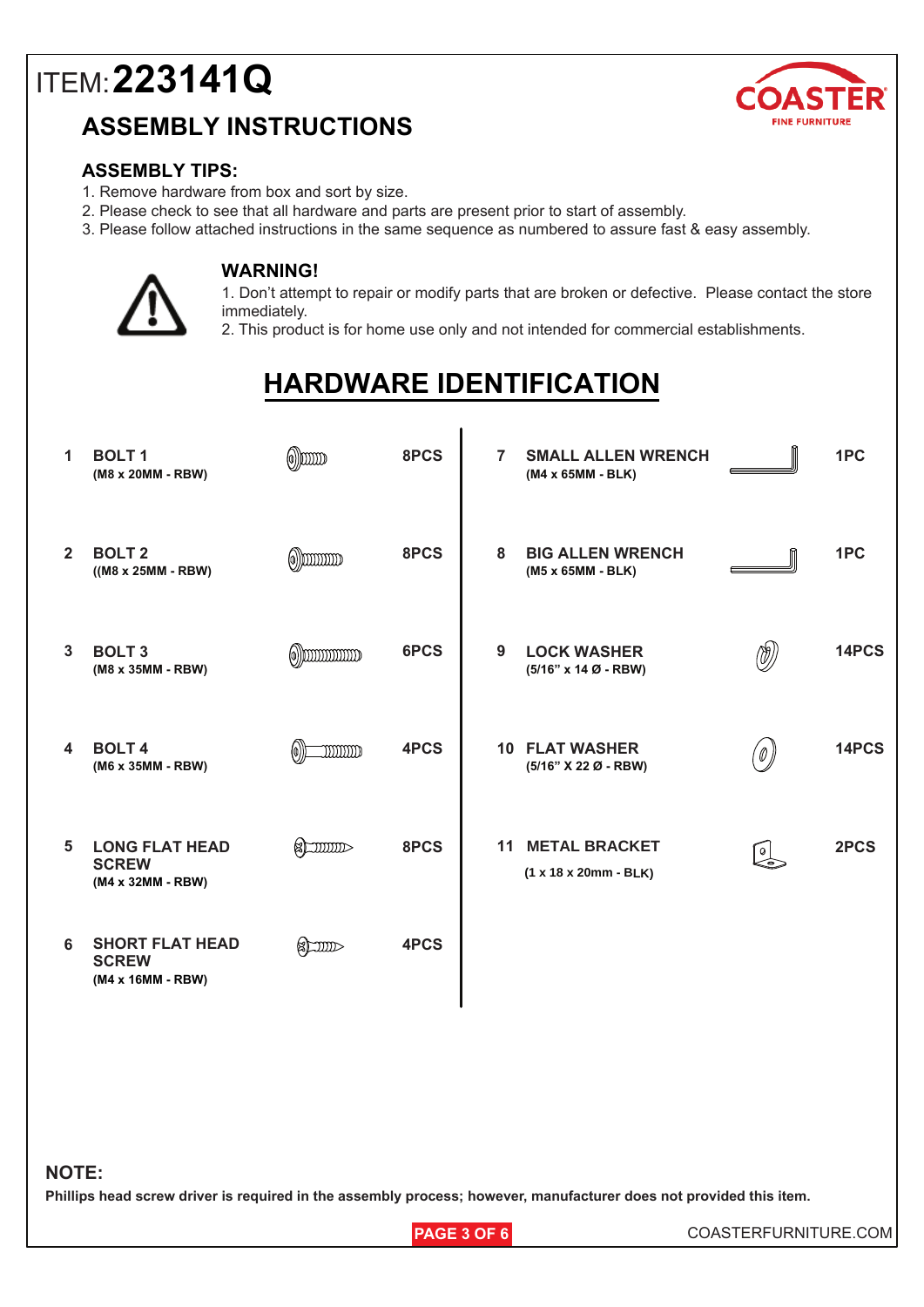### **ASSEMBLY INSTRUCTIONS**









**PAGE 4 OF 6** COASTERFURNITURE.COM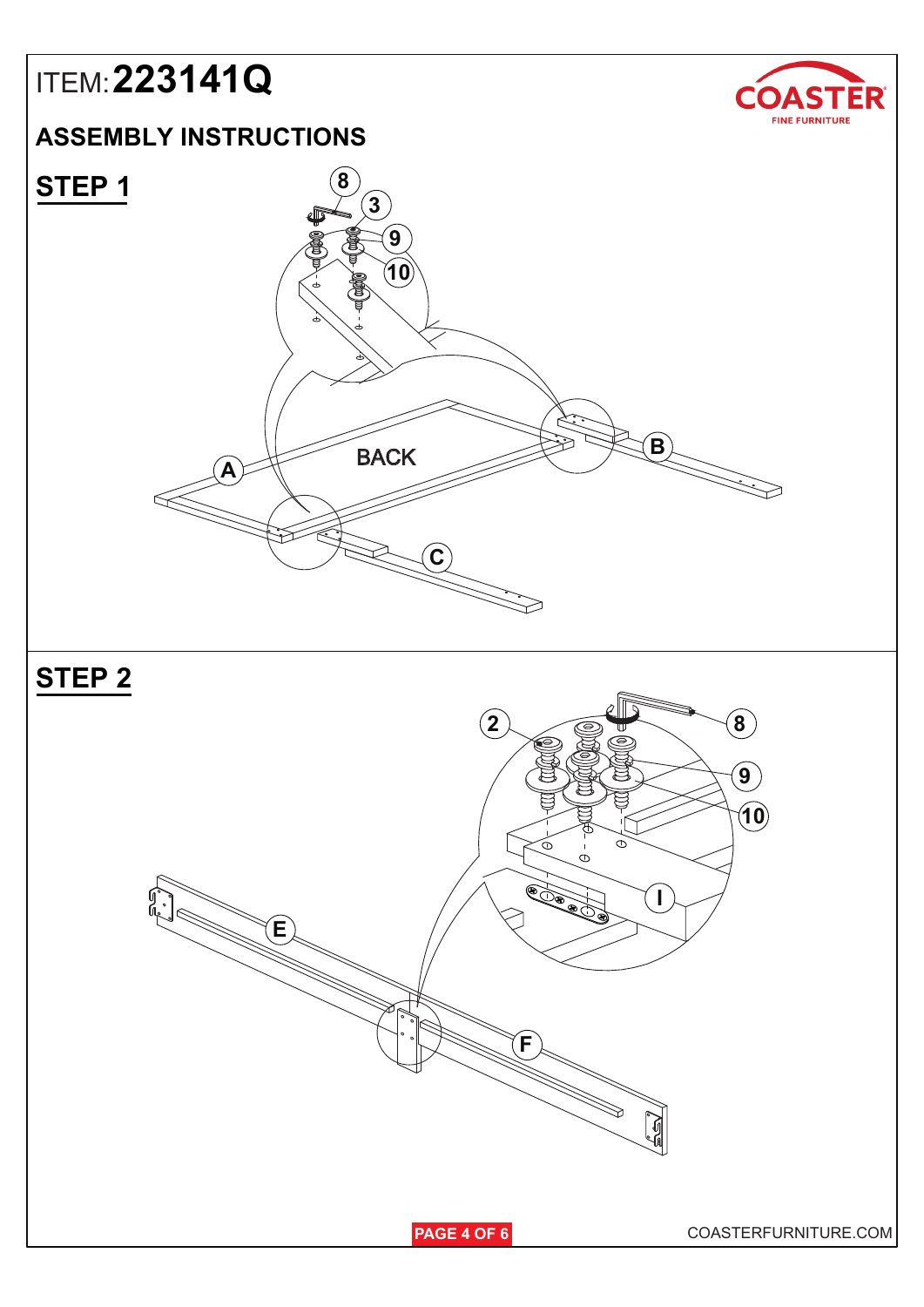### **ASSEMBLY INSTRUCTIONS**



## **STEP 3**

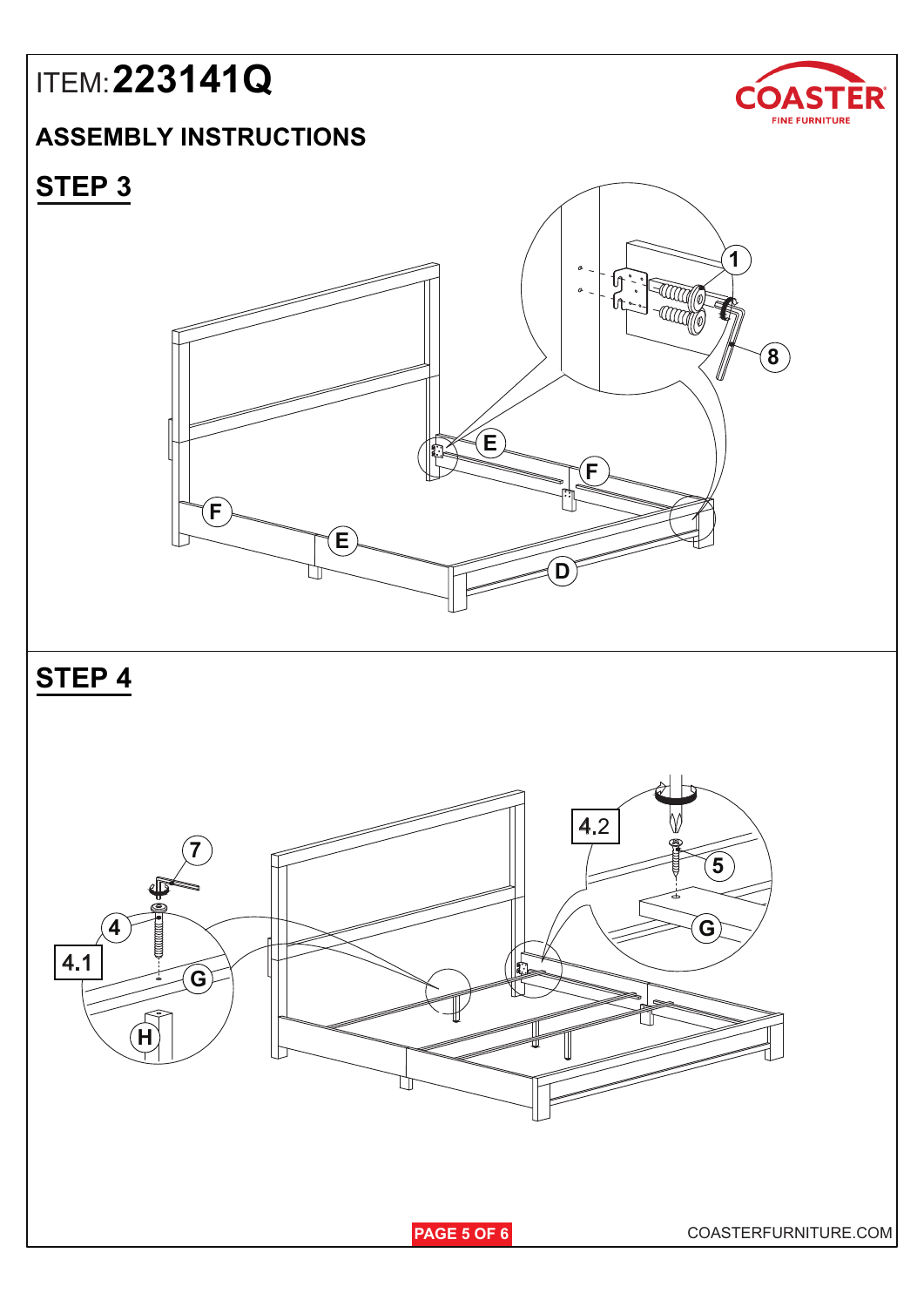